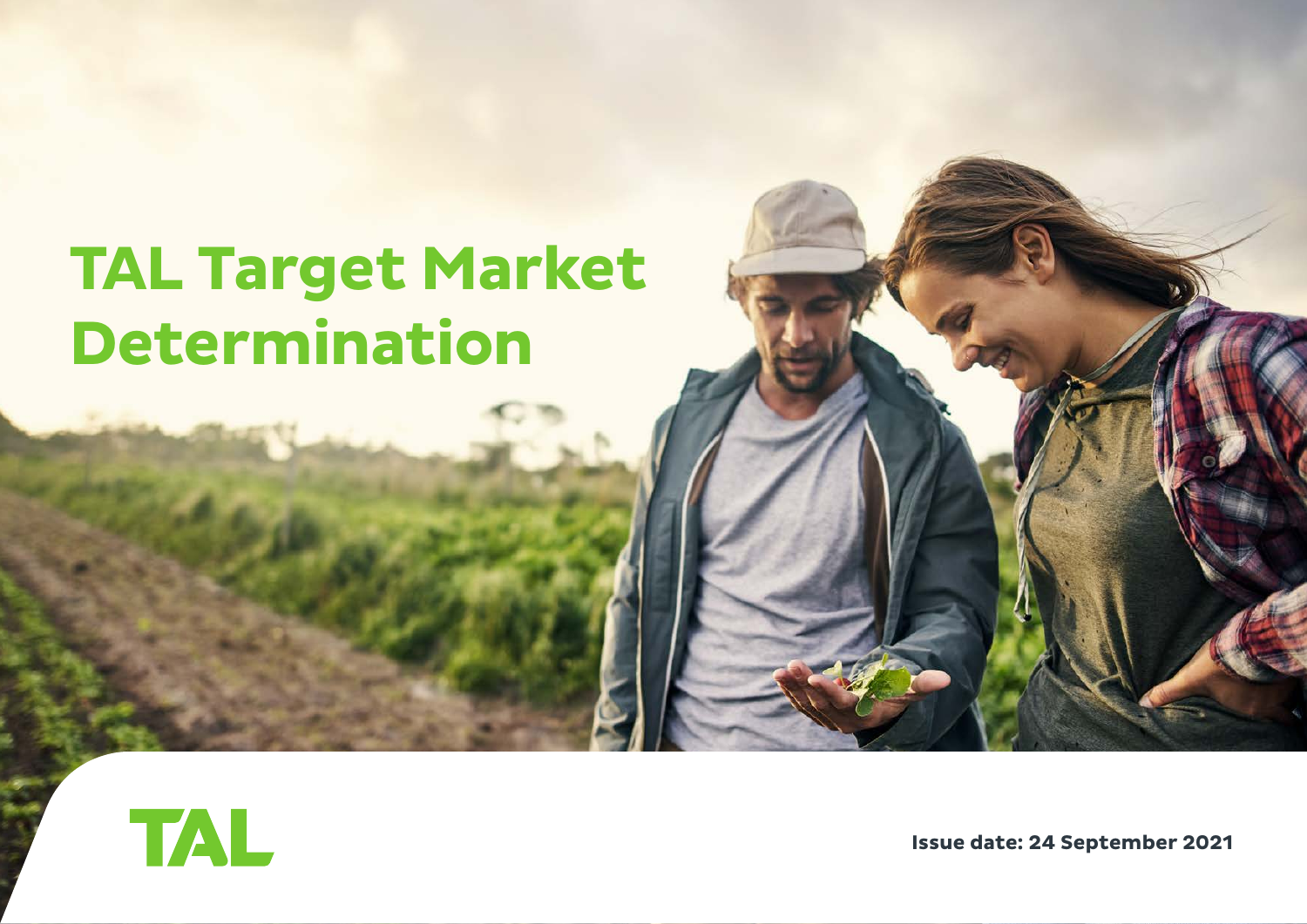| <b>Target Market Determination (TMD):</b> | SPDS dated 24 September 2021 for Accelerated Protection Product Disclosure Statement (PDS) dated 1 April 2021                                           |  |  |
|-------------------------------------------|---------------------------------------------------------------------------------------------------------------------------------------------------------|--|--|
|                                           | SPDS dated 24 September 2021 for Legacy Product Disclosure Statements (PDS) dated prior to 1 April 2021 for:                                            |  |  |
|                                           | · TAL Accelerated Protection                                                                                                                            |  |  |
|                                           | . TAL Accelerated Protection for Investment Platforms                                                                                                   |  |  |
|                                           | • Accelerated Protection Policy                                                                                                                         |  |  |
|                                           | • TOWER Protection Policy                                                                                                                               |  |  |
|                                           | • Partner Insurance Portfolio                                                                                                                           |  |  |
|                                           | • Lumley Life                                                                                                                                           |  |  |
| <b>Issuer of this TMD:</b>                | <b>TAL Life Limited</b>                                                                                                                                 |  |  |
| <b>Issuer ABN:</b>                        | 70 050 109 450                                                                                                                                          |  |  |
| AFSL:                                     | 237848                                                                                                                                                  |  |  |
| Date of TMD:                              | 24 September 2021                                                                                                                                       |  |  |
| <b>TMD version number:</b>                | $\overline{\phantom{a}}$                                                                                                                                |  |  |
| <b>Next review date:</b>                  | No later than 23 September 2024 (unless a review trigger occurs prior, in which case the review trigger will trigger an earlier review<br>of this TMD). |  |  |

This Target Market Determination (**TMD**) sets out the target market for the products listed above, triggers to review the target market and certain other information. This TMD forms part of the product design and distribution arrangements for the products listed above.

This document is **not** a Product Disclosure Statement, and is **not** a summary of the conditions, features or terms of the product. The terms and conditions of cover provided under the product are set out in the relevant PDS and Policy Document, along with any policy schedule (if applicable) and persons interested in acquiring this product should carefully read those documents before deciding to purchase, or to continue to hold the relevant product.

This document does not take into account any person's individual objectives, financial situation or needs. If a person has any questions about the products, please speak with a financial adviser or contact us.

Certain benefits outlined in this TMD are not available when considering insurance structured through superannuation. Benefits in the tables that follow which indicate "Nonsuper only" are not available if the insurance is structured through superannuation.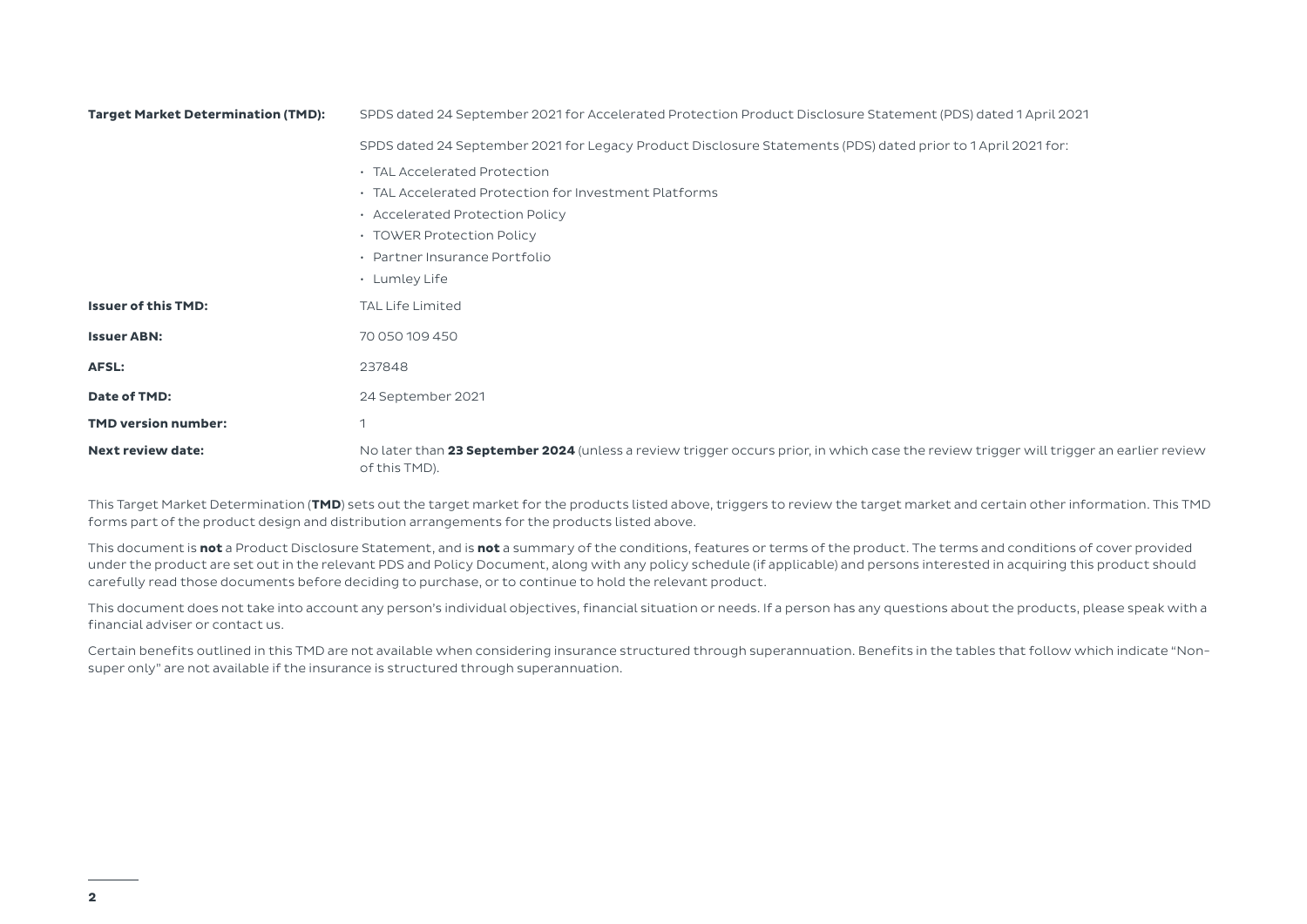|                                                                                                                                                                                                                                                                | <b>Life Insurance</b>                                                                                                                                                                                                                                                                            | Income Protection/<br><b>Business Expenses</b><br>(Non-super only)                                                                                                                    | <b>Total and Permanent</b><br><b>Disablement</b>                                                                                                                                            | <b>Critical Illness</b><br>(Non-super only)                                                                                                                                                                                                           | <b>Child's Critical Illness</b><br>(Non-super only)                                                                                                                                                                                                                                                                                 |  |
|----------------------------------------------------------------------------------------------------------------------------------------------------------------------------------------------------------------------------------------------------------------|--------------------------------------------------------------------------------------------------------------------------------------------------------------------------------------------------------------------------------------------------------------------------------------------------|---------------------------------------------------------------------------------------------------------------------------------------------------------------------------------------|---------------------------------------------------------------------------------------------------------------------------------------------------------------------------------------------|-------------------------------------------------------------------------------------------------------------------------------------------------------------------------------------------------------------------------------------------------------|-------------------------------------------------------------------------------------------------------------------------------------------------------------------------------------------------------------------------------------------------------------------------------------------------------------------------------------|--|
| <b>Product description</b><br>For full details regarding the<br>product description and terms<br>and conditions of this product,<br>refer to the Product Disclosure<br>Statement (PDS).                                                                        | Life Insurance provides a lump<br>sum payment in the event of<br>death or terminal illness.                                                                                                                                                                                                      | Income Protection may replace<br>a portion of income in the event<br>an insured person is unable to<br>work due to sickness or injury.                                                | TPD provides a lump sum<br>payment in the event of<br>sickness or injury that results<br>in permanent inability to work<br>(as set out in the PDS in relation<br>to the definition of TPD). | Critical Illness provides an<br>insured person with a lump<br>sum payment in the event of<br>being diagnosed with a defined<br>critical illness of specified<br>severity. The PDS sets out the<br>defined critical illness and<br>specified severity. | Child's Critical Illness<br>provides an insured<br>person with a lump<br>sum payment in the<br>event of the insured<br>persons child's death,<br>terminal illness or<br>being diagnosed with a<br>defined critical illness of<br>specified severity. The<br>PDS sets out the defined<br>critical illness and<br>specified severity. |  |
|                                                                                                                                                                                                                                                                |                                                                                                                                                                                                                                                                                                  | Business Expenses may replace<br>a proportion of your business<br>expenses in the event an<br>insured person is unable to<br>work due to sickness or injury.                          |                                                                                                                                                                                             |                                                                                                                                                                                                                                                       |                                                                                                                                                                                                                                                                                                                                     |  |
|                                                                                                                                                                                                                                                                |                                                                                                                                                                                                                                                                                                  | Benefit payments start after<br>the waiting period and may<br>continue for the period the<br>insured person remains unable<br>to work, up to the end of the<br>chosen Benefit Period. |                                                                                                                                                                                             |                                                                                                                                                                                                                                                       |                                                                                                                                                                                                                                                                                                                                     |  |
| <b>Key attributes</b>                                                                                                                                                                                                                                          |                                                                                                                                                                                                                                                                                                  | · The payment of premiums – if premiums are not paid when due, the policy may lapse in which case the policyowner would no longer be covered and cannot                               |                                                                                                                                                                                             |                                                                                                                                                                                                                                                       |                                                                                                                                                                                                                                                                                                                                     |  |
| For full details on key<br>attributes, refer to the                                                                                                                                                                                                            | make a claim if the event occurs after the policy lapses.<br>$\cdot$ Premium structure - premiums can change over time.                                                                                                                                                                          |                                                                                                                                                                                       |                                                                                                                                                                                             |                                                                                                                                                                                                                                                       |                                                                                                                                                                                                                                                                                                                                     |  |
| PDS or contact us or your<br>financial adviser for eligibility<br>criteria, terms and conditions.<br>Additional limitations may<br>apply depending on your<br>personal circumstances.                                                                          | · Inside and outside superannuation - this insurance cover can be held both inside superannuation and outside superannuation as a standalone policy. Where<br>superannuation savings are used to pay premiums, this will reduce the superannuation balance available to consumers in retirement. |                                                                                                                                                                                       |                                                                                                                                                                                             |                                                                                                                                                                                                                                                       |                                                                                                                                                                                                                                                                                                                                     |  |
|                                                                                                                                                                                                                                                                | · Eligibility criteria - certain persons may be ineligible for cover if they do not meet the eligibility criteria for this product. Eligibility criteria for the life to be<br>insured can include:                                                                                              |                                                                                                                                                                                       |                                                                                                                                                                                             |                                                                                                                                                                                                                                                       |                                                                                                                                                                                                                                                                                                                                     |  |
|                                                                                                                                                                                                                                                                | - the age,                                                                                                                                                                                                                                                                                       |                                                                                                                                                                                       |                                                                                                                                                                                             |                                                                                                                                                                                                                                                       |                                                                                                                                                                                                                                                                                                                                     |  |
|                                                                                                                                                                                                                                                                | - employment status,                                                                                                                                                                                                                                                                             |                                                                                                                                                                                       |                                                                                                                                                                                             |                                                                                                                                                                                                                                                       |                                                                                                                                                                                                                                                                                                                                     |  |
|                                                                                                                                                                                                                                                                | - residency status (Australian residents) and                                                                                                                                                                                                                                                    |                                                                                                                                                                                       |                                                                                                                                                                                             |                                                                                                                                                                                                                                                       |                                                                                                                                                                                                                                                                                                                                     |  |
|                                                                                                                                                                                                                                                                | - product specific exclusions (set out in the PDS).                                                                                                                                                                                                                                              |                                                                                                                                                                                       |                                                                                                                                                                                             |                                                                                                                                                                                                                                                       |                                                                                                                                                                                                                                                                                                                                     |  |
|                                                                                                                                                                                                                                                                | · There may be exclusions and customisable benefits. For example, Needlestick Benefit is only available to certain Medical professionals.                                                                                                                                                        |                                                                                                                                                                                       |                                                                                                                                                                                             |                                                                                                                                                                                                                                                       |                                                                                                                                                                                                                                                                                                                                     |  |
|                                                                                                                                                                                                                                                                |                                                                                                                                                                                                                                                                                                  | Our underwriting process could also impact the price of the product, the sum insured and the terms and conditions of the insurance policy.                                            |                                                                                                                                                                                             |                                                                                                                                                                                                                                                       |                                                                                                                                                                                                                                                                                                                                     |  |
| <b>Key attributes</b>                                                                                                                                                                                                                                          | Key attributes include                                                                                                                                                                                                                                                                           | Key attributes include                                                                                                                                                                | Key attributes include                                                                                                                                                                      | Key attributes include                                                                                                                                                                                                                                | Key attributes include                                                                                                                                                                                                                                                                                                              |  |
| This product is insurance. It<br>is not a savings product. No<br>refunds are provided when<br>the plan ends, and it does not<br>accumulate a cash value. Like<br>other insurances, the premium<br>you pay provides protection if<br>the insured event happens. | $\cdot$ The benefit is payable in the<br>event of death or terminal<br>illness.                                                                                                                                                                                                                  | · In the event of a claim,<br>payments start after<br>completion of the Waiting<br>Period.                                                                                            | $\cdot$ The benefit is payable when<br>the applicable Total and<br>Permanent Disablement<br>definition is met.                                                                              | · In order to claim a benefit<br>the specified condition<br>must be diagnosed with a<br>defined critical illness of<br>specified severity level.                                                                                                      | $\cdot$ In order to claim a<br>benefit, the child<br>must be diagnosed<br>with a defined<br>critical illness of<br>specified severity<br>level.                                                                                                                                                                                     |  |
|                                                                                                                                                                                                                                                                |                                                                                                                                                                                                                                                                                                  | Benefits are payable for the<br>duration of the specified<br>Benefit Period while the<br>insured person remains<br>unable to work solely due<br>to sickness or injury.                | Cover ends after the<br>benefit is paid.                                                                                                                                                    |                                                                                                                                                                                                                                                       |                                                                                                                                                                                                                                                                                                                                     |  |
|                                                                                                                                                                                                                                                                |                                                                                                                                                                                                                                                                                                  | · Multiple claims can be made<br>during the life of the policy,<br>subject to the limits of<br>cover.                                                                                 |                                                                                                                                                                                             |                                                                                                                                                                                                                                                       |                                                                                                                                                                                                                                                                                                                                     |  |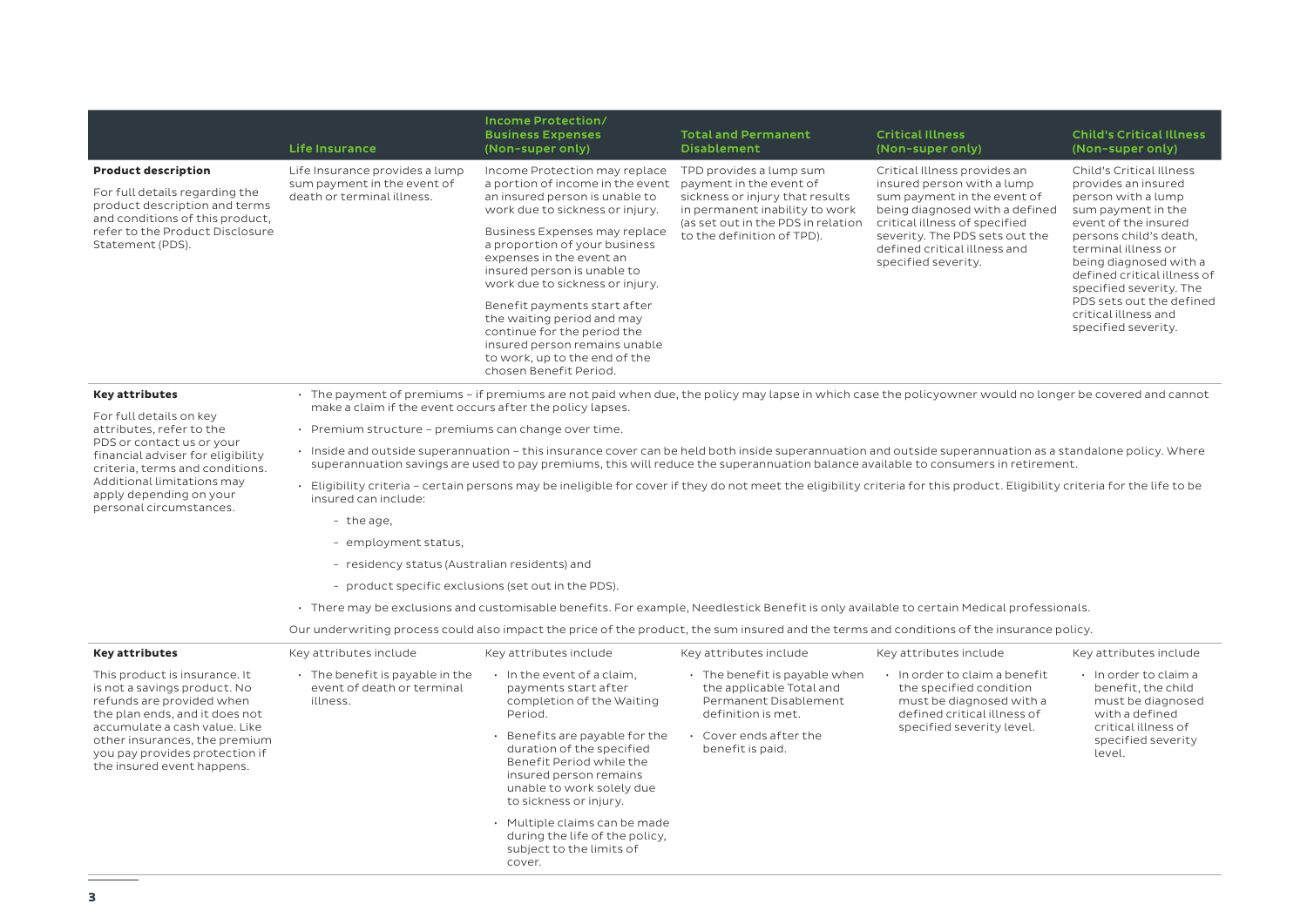|                                                                                                                                                                                                                                                                                                                                                                                           | <b>Life Insurance</b>                                                                                                                                                                                                                                                                                                                                                                                                                                                                                                                                                                                                                                                                                                                     | Income Protection/<br><b>Business Expenses</b><br>(Non-super only)                                                                                                                                                      | <b>Total and Permanent</b><br><b>Disablement</b>                                                                                                                                                                                                                                                                                                                                                                                                                                     | <b>Critical Illness</b><br>(Non-super only)                                                                                                                                                                        | <b>Child's Critical Illness</b><br>(Non-super only)                                                                                                                                                                            |
|-------------------------------------------------------------------------------------------------------------------------------------------------------------------------------------------------------------------------------------------------------------------------------------------------------------------------------------------------------------------------------------------|-------------------------------------------------------------------------------------------------------------------------------------------------------------------------------------------------------------------------------------------------------------------------------------------------------------------------------------------------------------------------------------------------------------------------------------------------------------------------------------------------------------------------------------------------------------------------------------------------------------------------------------------------------------------------------------------------------------------------------------------|-------------------------------------------------------------------------------------------------------------------------------------------------------------------------------------------------------------------------|--------------------------------------------------------------------------------------------------------------------------------------------------------------------------------------------------------------------------------------------------------------------------------------------------------------------------------------------------------------------------------------------------------------------------------------------------------------------------------------|--------------------------------------------------------------------------------------------------------------------------------------------------------------------------------------------------------------------|--------------------------------------------------------------------------------------------------------------------------------------------------------------------------------------------------------------------------------|
| Likely objectives, financial<br>situation and needs of<br>consumers in the target market may in the future have a need,<br>This product is insurance. It<br>is not a savings product. No<br>refunds are provided when<br>the plan ends, and it does not<br>accumulate a cash value. Like<br>other insurances, the premium<br>you pay provides protection if<br>the insured event happens. | This product is suitable for<br>consumers who have a need, or<br>to pay for outstanding financial<br>commitments, or provide for<br>dependants in the event of<br>death or terminal illness.                                                                                                                                                                                                                                                                                                                                                                                                                                                                                                                                              | This product is suitable for<br>consumers who have a need, or<br>may in the future have a need,<br>to replace a portion of their<br>income in the event of being<br>unable to work solely due to<br>sickness or injury. | This product is suitable for<br>consumers who have a need, or<br>may in the future have a need<br>to:<br>• protect against the<br>permanent loss of future<br>income in the event of<br>being permanently unable<br>to work due to sickness or<br>injury, and/or;<br>· ensure outstanding<br>financial commitments, the<br>needs of dependants and<br>ongoing living expenses can<br>be covered in the event of<br>being permanently unable<br>to work due to sickness or<br>injury. | This product is suitable for<br>consumers who have a need or<br>may in the future need a lump<br>sum payment in the event of<br>being diagnosed with a defined<br>critical illness of specified<br>severity level. | This product is suitable<br>for consumers who have<br>a need or may in the<br>future need a lump sum<br>payment in the event<br>their child is diagnosed<br>with a defined critical<br>illness of specified<br>severity level. |
| <b>Financial situation of</b><br>which describes their financial<br>capacity to meet the cost to<br>consumers of retaining the<br>relevant product, including any<br>intention to hold the product<br>cover over an extended period                                                                                                                                                       | This product is suitable for consumers who have the financial capacity to pay premiums at their selected frequency (premiums can and do change) in accordance<br>consumers in the target market with the chosen premium structure to retain the product for the period of time it is intended to be held. Income Protection requires that you are in paid<br>employment at the time of application.<br>Consumers in the target market may pay the cost of premiums directly or they may choose to fund the cost of coverage partly or wholly through the<br>consumer's superannuation savings. Where superannuation savings are used to pay premiums this will reduce the superannuation balance available to<br>consumers in retirement. |                                                                                                                                                                                                                         |                                                                                                                                                                                                                                                                                                                                                                                                                                                                                      |                                                                                                                                                                                                                    |                                                                                                                                                                                                                                |
| Demographic and eligibility<br>requirements                                                                                                                                                                                                                                                                                                                                               |                                                                                                                                                                                                                                                                                                                                                                                                                                                                                                                                                                                                                                                                                                                                           |                                                                                                                                                                                                                         | This product would be suitable for consumers within the relevant age requirements (in accordance with the PDS) and have the financial capacity to fund the<br>costs of their cover. In addition, for Income Protection this product requires that you are in paid employment at time of application.                                                                                                                                                                                 |                                                                                                                                                                                                                    |                                                                                                                                                                                                                                |
| For all products, acceptance<br>is not quaranteed, and certain<br>exclusions and limitations<br>may apply following our<br>underwriting process.                                                                                                                                                                                                                                          |                                                                                                                                                                                                                                                                                                                                                                                                                                                                                                                                                                                                                                                                                                                                           |                                                                                                                                                                                                                         | For Income Protection and Total and Permanent Disablement, redundancy and unemployment are not covered.                                                                                                                                                                                                                                                                                                                                                                              |                                                                                                                                                                                                                    |                                                                                                                                                                                                                                |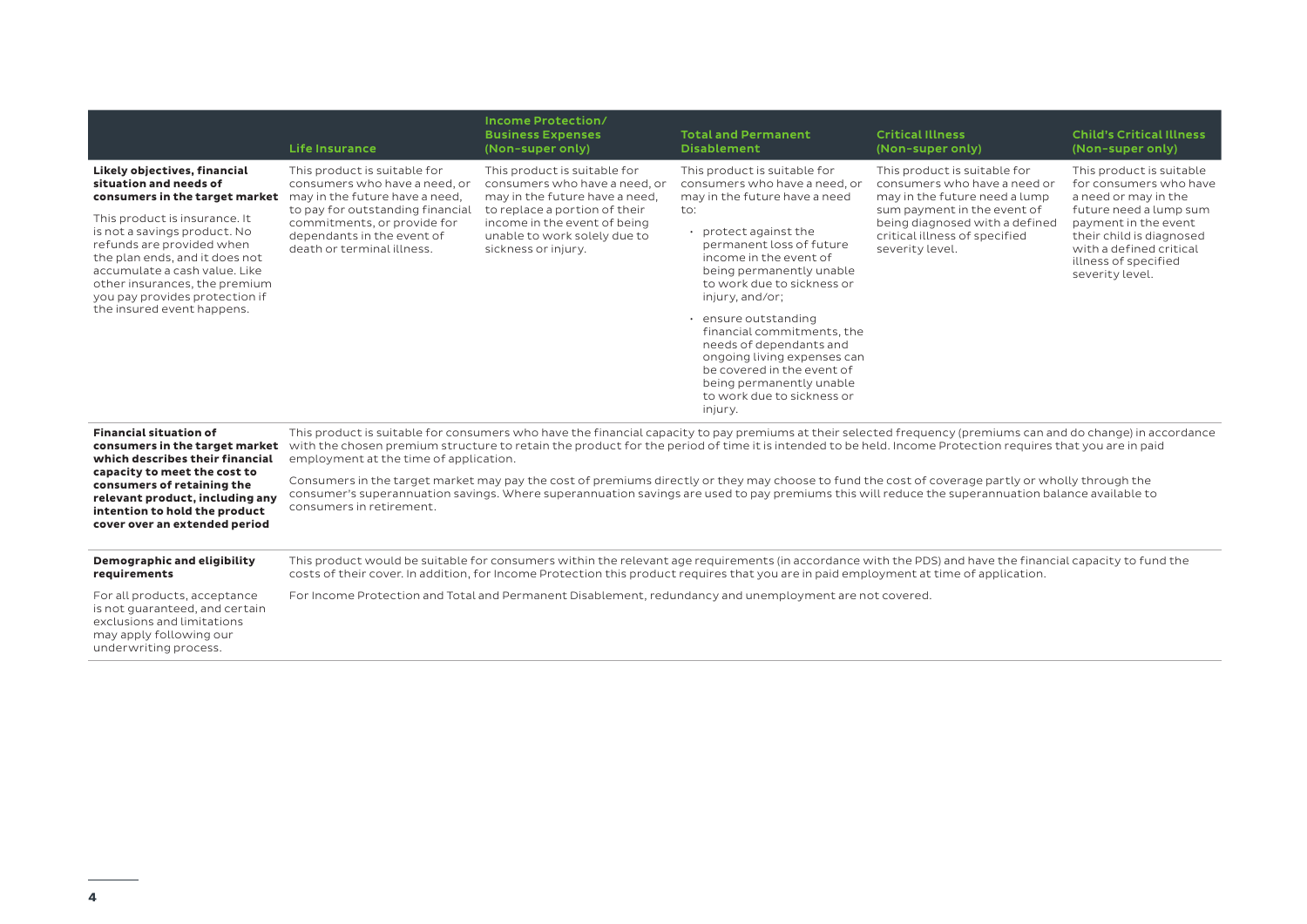|                                                                                  | <b>Life Insurance</b>                                                                                                                                                                                                                                                                                                                                                                                                                                                                                                                        | Income Protection/<br><b>Business Expenses</b><br>(Non-super only)                                                                                                                                                                                                                                                                | <b>Total and Permanent</b><br><b>Disablement</b>                                                                                                                                                                                                                                                                                                                                                                                                                                                                                                            | <b>Critical Illness</b><br>(Non-super only)                                                                                                                                                                                                                                                                                                                                                                                                                                                                                                                                                                                                                                         | <b>Child's Critical Illness</b><br>(Non-super only)                                                                                                                                                                                                              |
|----------------------------------------------------------------------------------|----------------------------------------------------------------------------------------------------------------------------------------------------------------------------------------------------------------------------------------------------------------------------------------------------------------------------------------------------------------------------------------------------------------------------------------------------------------------------------------------------------------------------------------------|-----------------------------------------------------------------------------------------------------------------------------------------------------------------------------------------------------------------------------------------------------------------------------------------------------------------------------------|-------------------------------------------------------------------------------------------------------------------------------------------------------------------------------------------------------------------------------------------------------------------------------------------------------------------------------------------------------------------------------------------------------------------------------------------------------------------------------------------------------------------------------------------------------------|-------------------------------------------------------------------------------------------------------------------------------------------------------------------------------------------------------------------------------------------------------------------------------------------------------------------------------------------------------------------------------------------------------------------------------------------------------------------------------------------------------------------------------------------------------------------------------------------------------------------------------------------------------------------------------------|------------------------------------------------------------------------------------------------------------------------------------------------------------------------------------------------------------------------------------------------------------------|
| An explanation of the<br>appropriateness of the product<br>for the target market | Broadly, the target market<br>comprises those who have or<br>expect to have outstanding<br>financial commitments that<br>will not be satisfied in the<br>event of their own or another<br>person's (i.e. the life insured's)<br>death or terminal illness and<br>who have a capacity to pay<br>potentially variable premiums<br>on an ongoing basis. As the<br>product pays a lump sum on<br>death or terminal illness it is<br>therefore likely to meet the<br>needs, or go towards meeting<br>the needs, of those in the<br>target market. | Broadly, the target market<br>comprises those who have<br>or expect to have a need<br>to replace their income or<br>business expenses should they<br>be unable to earn an income<br>due to an event which causes<br>them to be unable to earn their<br>pre-disability income, whether<br>due to sickness, illness or<br>accident. | Broadly, the target market<br>comprises those who have or<br>expect to have outstanding<br>financial commitments<br>that will not be satisfied in<br>the event of their own or<br>another person's (i.e. the life<br>insured's) total and permanent<br>disablement and who have<br>a capacity to pay potentially<br>variable premiums on an<br>ongoing basis. As the product<br>pays a lump sum on total and<br>permanent disablement it is<br>therefore likely to meet the<br>needs, or go towards meeting<br>the needs, of those in the<br>target market. | Broadly, the target market<br>comprises those who have or<br>expect to have outstanding<br>financial commitments that<br>will not be satisfied in the<br>event of their own or another<br>person's (i.e. the life insured's)<br>suffering a critical illness*, and<br>who have a capacity to pay<br>potentially variable premiums<br>on an ongoing basis. As the<br>product pays a lump sum on the<br>life insured suffering a critical<br>illness*, it is therefore likely to<br>meet the needs, or go towards<br>meeting the needs, of those in<br>the target market.<br>*A reference to critical illness<br>means meeting all the required<br>criteria as set out in the PDS for | Consumers who have<br>or expect to have a<br>need to pay for financial<br>commitments including<br>medical expenses (not<br>covered by Medicare) as<br>a result of their child's<br>death, terminal illness or<br>diagnosis of a specified<br>medical condition. |

## Distribution requirements

Specify any conditions and restrictions on retail product distribution conducted in relation to the product (distribution conditions), other than a condition or restriction imposed by or under another provision.

#### **Distribution of product with personal advice**

• Financial advisers are required to consider a customer's personal circumstances, needs and objectives when making a recommendation to purchase or to continue to hold the relevant product.

the specific critical illness.

## **Distribution of product without personal advice**

- The product may be distributed without personal financial product advice (the product listed may be purchased online or over the phone in this manner). For distribution without personal advice, distributors should have in place, where appropriate, processes as applicable, relating to call scripts (e.g. call centres), training, monitoring and quality assurance.
- Certain features of the listed products are not available for certain straight through online purchases.

# **Distribution under a personal advice model**

• Consumers that obtain personal advice are more likely to be in the target market for this product because advisers have a duty to act in their best interest and consider their personal circumstances when providing personal advice.

## **Distribution not under personal advice**

- Consumers are more likely to be in the target market if distributors distribute the product in alignment with the issuer's distribution conditions relating to the relevant distribution channel, including where applicable and appropriate having processes in place in relation to scripting, training, monitoring and quality assurance.
- Entry criteria for the listed products will broadly control how consumers in the target market may access the product.

Why these distribution conditions and restrictions will make it more likely that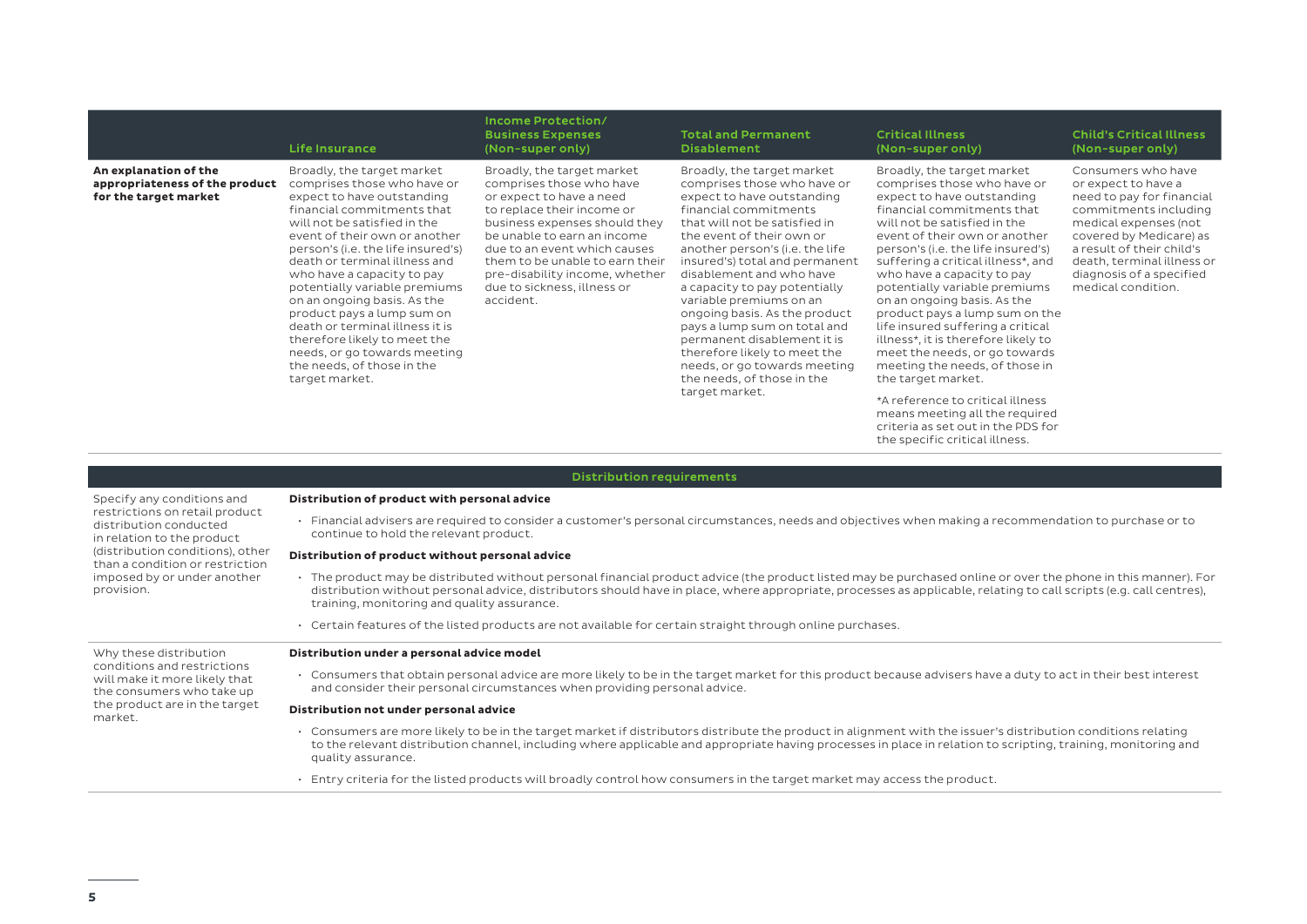|                                                                                                                                                                                                                | <b>Review triggers</b>                                                                                                                                                                                                              |  |  |  |
|----------------------------------------------------------------------------------------------------------------------------------------------------------------------------------------------------------------|-------------------------------------------------------------------------------------------------------------------------------------------------------------------------------------------------------------------------------------|--|--|--|
| Specify events and<br>circumstances (review triggers)<br>that would reasonably suggest<br>that the determination is no<br>longer appropriate.                                                                  | Review trigger 1: The commencement of a significant change in law that materially affects the product design, distribution of the product or class of products<br>that includes this product.                                       |  |  |  |
|                                                                                                                                                                                                                | Review trigger 2: Product performance is materially inconsistent with the product issuer's expectations of the appropriateness of the product to consumers<br>having regard to:                                                     |  |  |  |
|                                                                                                                                                                                                                | a. product claim ratios                                                                                                                                                                                                             |  |  |  |
|                                                                                                                                                                                                                | the number of paid, denied and withdrawn claims<br>b.                                                                                                                                                                               |  |  |  |
|                                                                                                                                                                                                                | the number of policies sold<br>$\mathsf{C}$ .                                                                                                                                                                                       |  |  |  |
|                                                                                                                                                                                                                | policy lapse or cancellation rates<br>d.                                                                                                                                                                                            |  |  |  |
|                                                                                                                                                                                                                | e. percentage of applications not accepted                                                                                                                                                                                          |  |  |  |
|                                                                                                                                                                                                                | f. eligibility requirements at inception of policy.                                                                                                                                                                                 |  |  |  |
|                                                                                                                                                                                                                | Review trigger 3: Significant or unexpectedly high number of complaints regarding product design, claims and distribution conditions that would reasonably<br>suggest that this TMD is no longer appropriate.                       |  |  |  |
|                                                                                                                                                                                                                | Review trigger 4: The product issuer determines that a significant dealing in the product outside the target market (except for an excluded dealing) has<br>occurred.                                                               |  |  |  |
|                                                                                                                                                                                                                | Review trigger 5: The use of Product Intervention Powers in relation to the distribution or design of this product where the product issuer considers this to be a<br>reasonable indication that this TMD is no longer appropriate. |  |  |  |
| Specify the maximum period<br>from the start of the day the<br>determination is made to the<br>start of the day the first review<br>of the determination under<br>section 994C is to finish.                   | Subject to intervening review triggers, no more than 3 years.                                                                                                                                                                       |  |  |  |
| Specify the maximum period<br>from the start of the day a<br>review of the determination<br>under section 994C is finished<br>to the start of the day the next<br>review of the determination is<br>to finish. | Subject to intervening review triggers, no more than 3 years.                                                                                                                                                                       |  |  |  |
| Specify a reporting period for<br>reporting information about<br>the number of complaints<br>about the product. (See<br>$S994F(4)$ ).                                                                          | Reporting period for complaints is half yearly, with reports required within 10 business days of the reporting period.                                                                                                              |  |  |  |